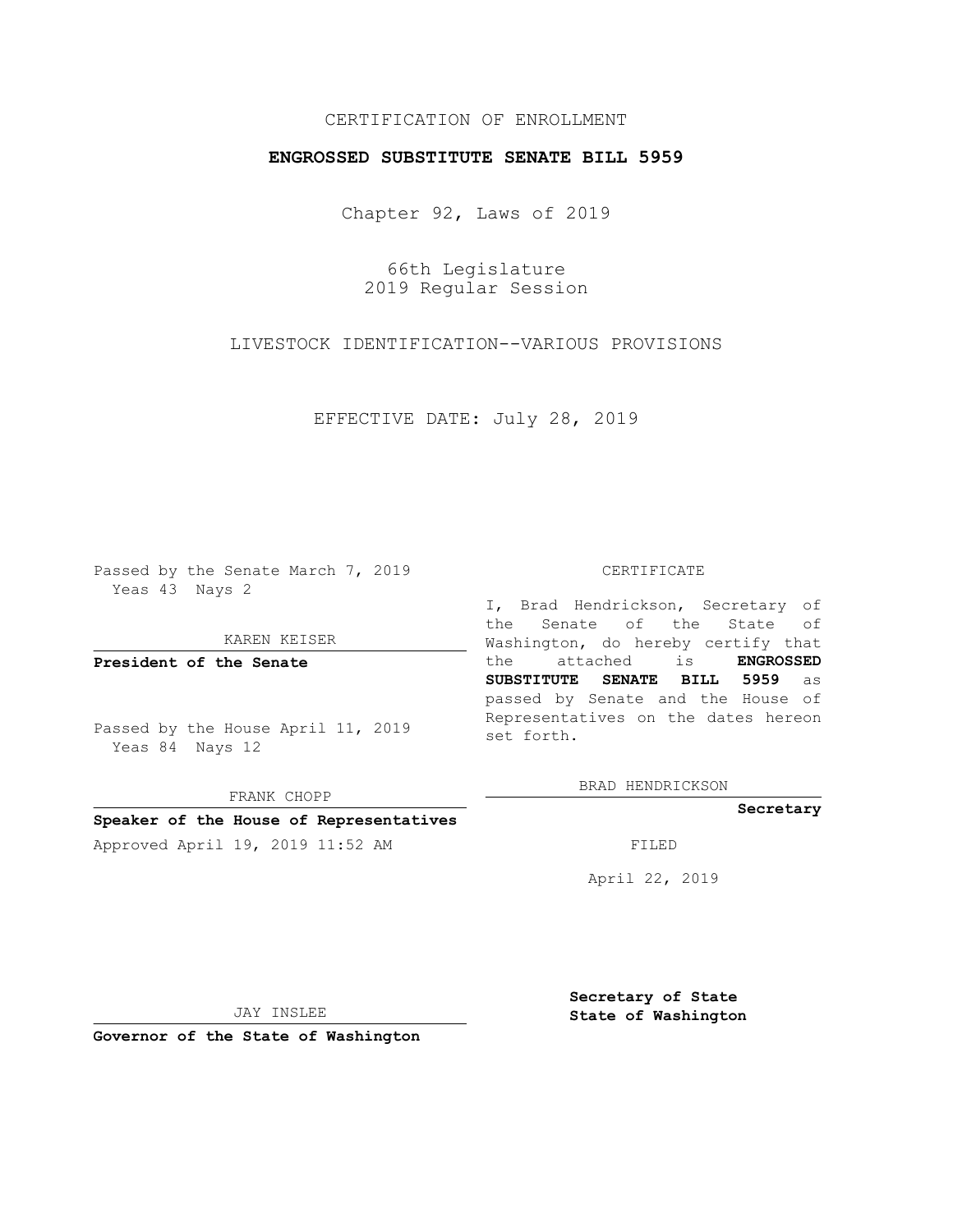### **ENGROSSED SUBSTITUTE SENATE BILL 5959**

Passed Legislature - 2019 Regular Session

**State of Washington 66th Legislature 2019 Regular Session By** Senate Ways & Means (originally sponsored by Senator Warnick) READ FIRST TIME 03/01/19.

 AN ACT Relating to livestock identification; amending RCW 16.57.015, 16.57.020, 16.57.025, 16.57.160, 16.57.220, 16.57.450, 16.58.050, 16.58.130, 16.65.080, 16.65.037, 16.65.090, and 16.65.170; adding a new section to chapter 16.57 RCW; and providing expiration 5 dates.

6 BE IT ENACTED BY THE LEGISLATURE OF THE STATE OF WASHINGTON:

7 **Sec. 1.** RCW 16.57.015 and 2011 1st sp.s. c 21 s 51 are each 8 amended to read as follows:

9 (1) The director shall establish a livestock identification 10 advisory committee. The committee shall be composed of ((six members 11 appointed by the director. One member shall represent each of the 12 following groups: Beef producers, public livestock market operators, 13 horse owners, dairy farmers, cattle feeders, and meat processors)) 14 twelve voting members appointed by the director as follows: Two beef 15 producers, two cattle feeders, two dairy producers, two livestock 16 market owners, two meat processors, and two horse producers. 17 Organizations representing the groups represented on the committee 18 may submit nominations for these appointments to the director for the 19 director's consideration. No more than two members at the time of 20 their appointment or during their term may reside in the same county. 21 Members may be reappointed and vacancies must be filled in the same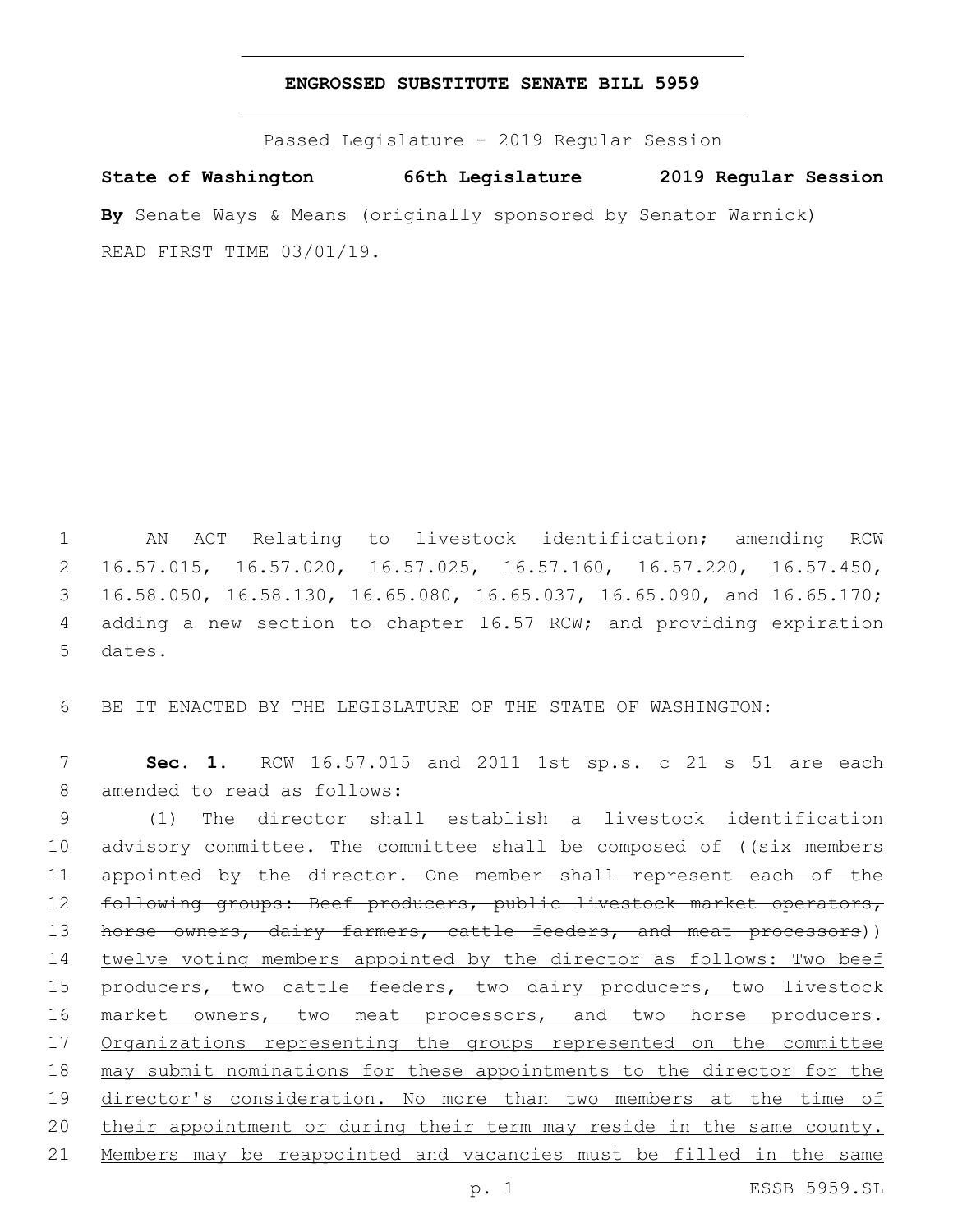manner as original appointments are made. As used in this subsection, "meat processor" means a person licensed to operate a slaughtering establishment under chapter 16.49 RCW or the federal meat inspection act (21 U.S.C. Sec. 601 et seq.). In making appointments, the director shall solicit nominations from organizations representing these groups statewide. The committee shall elect a member to serve as chair of the committee. The committee must meet at least twice a year. The committee shall meet at the call of the director, chair, or 9 a majority of the committee. A quorum of the committee consists of a 10 majority of members. If a member has not been designated for a position set forth in this section, that position may not be counted for purposes of determining a quorum. A member may appoint an 13 alternate who meets the same qualifications as the member to serve 14 during the member's absence. The director may remove a member from the committee if that member has two or more unexcused absences 16 during a single calendar year.

 (2) The purpose of the committee is to provide advice to the director regarding livestock identification programs administered under this chapter and regarding inspection fees and related licensing fees. The director shall consult the committee before adopting, amending, or repealing a rule under this chapter or altering a fee under RCW 16.58.050, 16.65.030, 16.65.037, or 16.65.090. If the director publishes in the state register a proposed rule to be adopted under the authority of this chapter and the rule has not received the approval of the advisory committee, the director shall file with the committee a written statement setting forth the director's reasons for proposing the rule without the committee's 28 approval.

 (3) The members of the advisory committee serve three-year terms. However, the director shall by rule provide shorter initial terms for some of the members of the committee to stagger the expiration of the initial terms. The members serve without compensation. The director may authorize the expenses of a member to be reimbursed if the member is selected to attend a regional or national conference or meeting regarding livestock identification. Any such reimbursement shall be 36 in accordance with RCW 43.03.050 and 43.03.060.

 **Sec. 2.** RCW 16.57.020 and 2003 c 326 s 4 are each amended to 38 read as follows: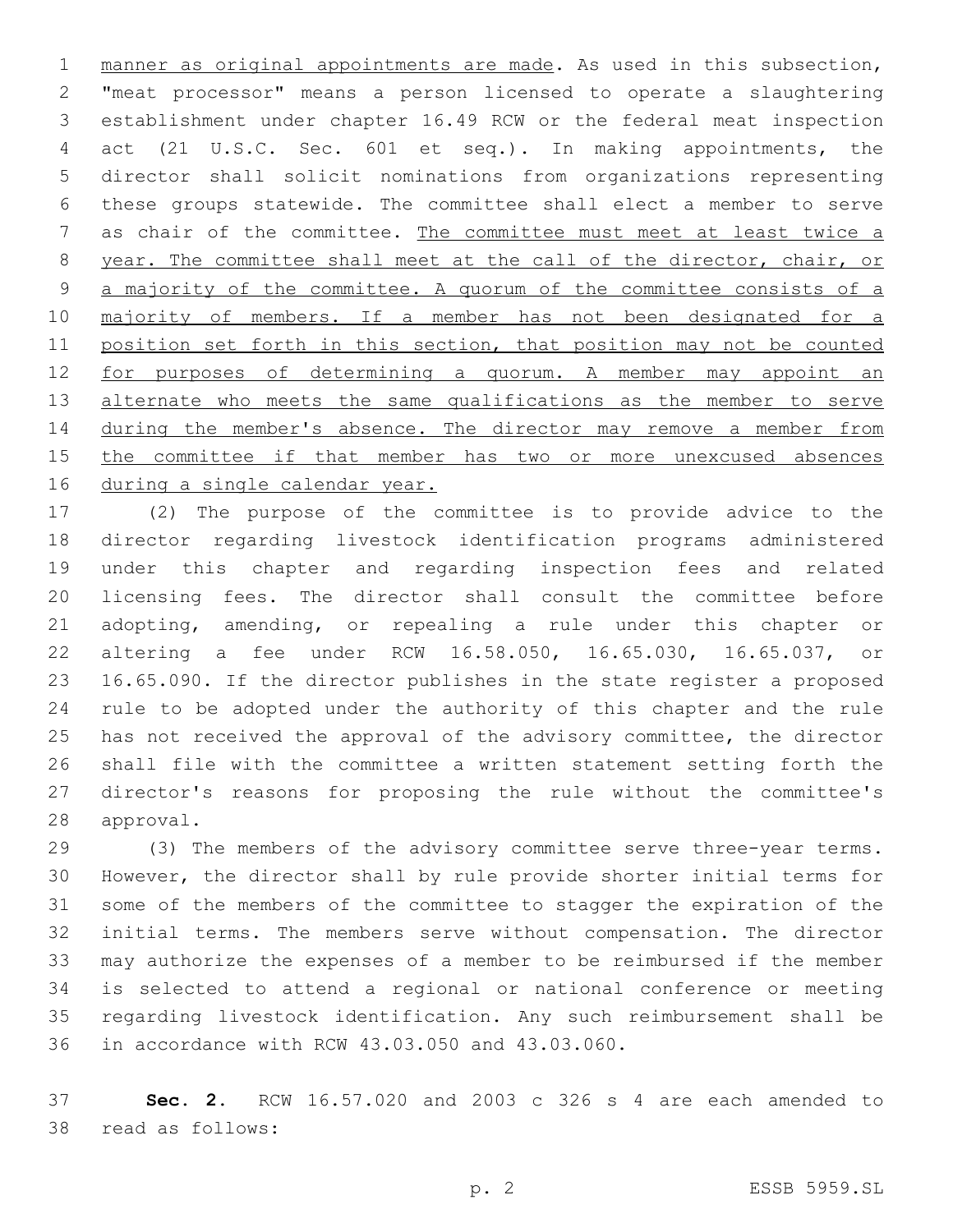The director shall be the recorder of livestock brands and such brands shall not be recorded elsewhere in this state. Any person desiring to record a livestock brand shall apply on a form prescribed by the director. The application shall be accompanied by a facsimile 5 of the brand applied for and a one hundred ((twenty)) thirty-two dollar recording fee. The director shall, upon his or her satisfaction that the application and brand facsimile meet the 8 requirements of this chapter and its rules, record the brand. The director must establish a staggered brand record renewal schedule and may adopt an annual or biennial renewal schedule if necessary. The application to transfer a brand shall be accompanied by a notarized form that includes a facsimile of the brand, a description, 13 information about the current owners, and a twenty-seven dollar and 14 fifty cent transfer fee. If the application to transfer a brand is 15 for a legacy brand, the application must be accompanied by a one 16 hundred dollar transfer fee. For purposes of this section, "legacy brand" means a brand that has been in continuous use for at least twenty-five years.

 **Sec. 3.** RCW 16.57.025 and 2003 c 326 s 6 are each amended to 20 read as follows:

 (1) The director may enter into agreements with Washington state licensed and accredited veterinarians, who have been certified by the 23 director, to perform livestock inspection.

 (2) The department must maintain a list of field livestock inspectors who are certified to perform livestock inspection. The list must be divided into at least six geographic regions of the 27 state. The list must be updated quarterly and must be made available to the public through electronic media and by mail when requested.

 (3) All individuals applying for certification as a field livestock inspector under this section must complete training provided by the department at the discretion of the director. Training must include, but is not limited to, the:

(a) Reading of printed brands;

 (b) Reading of brands or other marks on animals, including the location of brands on animals;

 (c) Reading of a microchip or other electronic official individual identification;

- (d) Completion of official documents; and
- (e) Review of satisfactory ownership documents.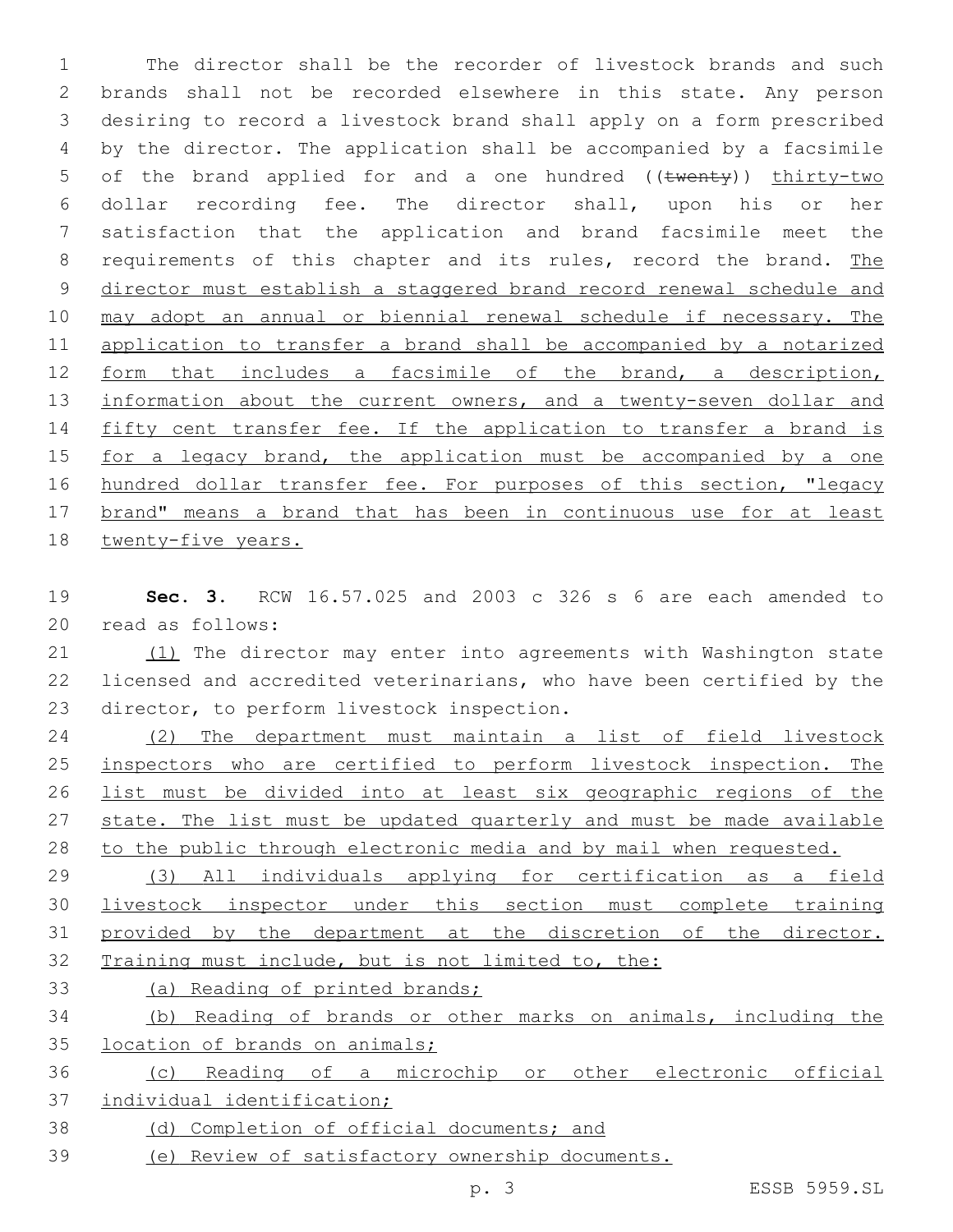| $\mathbf 1$    | (4) In order to qualify, an individual must submit an application     |
|----------------|-----------------------------------------------------------------------|
| $\mathbf{2}$   | to the director that includes:                                        |
| $\mathcal{S}$  | (a) The full name, address, telephone number, and email address       |
| 4              | of the individual applying for certification;                         |
| 5              | (b) The applicant's Washington state veterinary license number,       |
| 6              | if the applicant is a veterinarian;                                   |
| $7\phantom{.}$ | (c) The geographic area in which the applicant will issue             |
| $8\,$          | inspection certificates for livestock;                                |
| 9              | (d) A statement describing the applicant's experience with large      |
| 10             | animals, especially cattle and horses; and                            |
| 11             | (e) A brief statement indicating that the applicant is requesting     |
| 12             | certification to issue inspection certificates for cattle, horses, or |
| 13             | both.                                                                 |
| 14             | (5) Fees for livestock inspection performed by a certified            |
| 15             | veterinarian or field livestock inspector shall be collected by the   |
| 16             | veterinarian or field livestock inspector and remitted to the         |
| 17             | director. Veterinarians and field livestock inspectors providing      |
| 18             | livestock inspection may charge a fee for livestock inspection that   |
| 19             | is in addition to and separate from fees collected under RCW          |
| 20             | 16.57.220. The director may adopt ((rules necessary to implement      |
| 21             | livestock inspection performed by veterinarians and may adopt)) fees  |
| 22             | to cover the cost associated with certification of veterinarians and  |
| 23             | field livestock inspectors.                                           |
| 24             | (6) A veterinarian or field livestock inspector certified to          |
| 25             | perform livestock inspection under this section shall not be          |
| 26             | considered an employee of the department.                             |
| 27             | (7) (a) The director may suspend or revoke a veterinarian's or        |
| 28             | field livestock inspector's certification to issue inspection         |
| 29             | certificates if the veterinarian or field livestock inspector         |
| 30             | knowingly:                                                            |
| 31             | (i) Makes or acquiesces in false or inaccurate statements on          |
| 32             | livestock inspection certificates regarding:                          |
| 33             | (A) The date or location of the inspection;                           |
| 34             | (B) The marks or brands on the livestock inspected;                   |
| 35             | (C) The owner's name; or                                              |
| 36             | (D) Any other statement about the livestock inspected.                |
| 37             | (ii) Fails to properly verify the ownership status of the animal      |
| 38             | before issuing an inspection certificate.                             |
| 39             | Issues an inspection certificate without actually<br>(iii)            |
| 40             | conducting an inspection of the livestock.                            |

p. 4 ESSB 5959.SL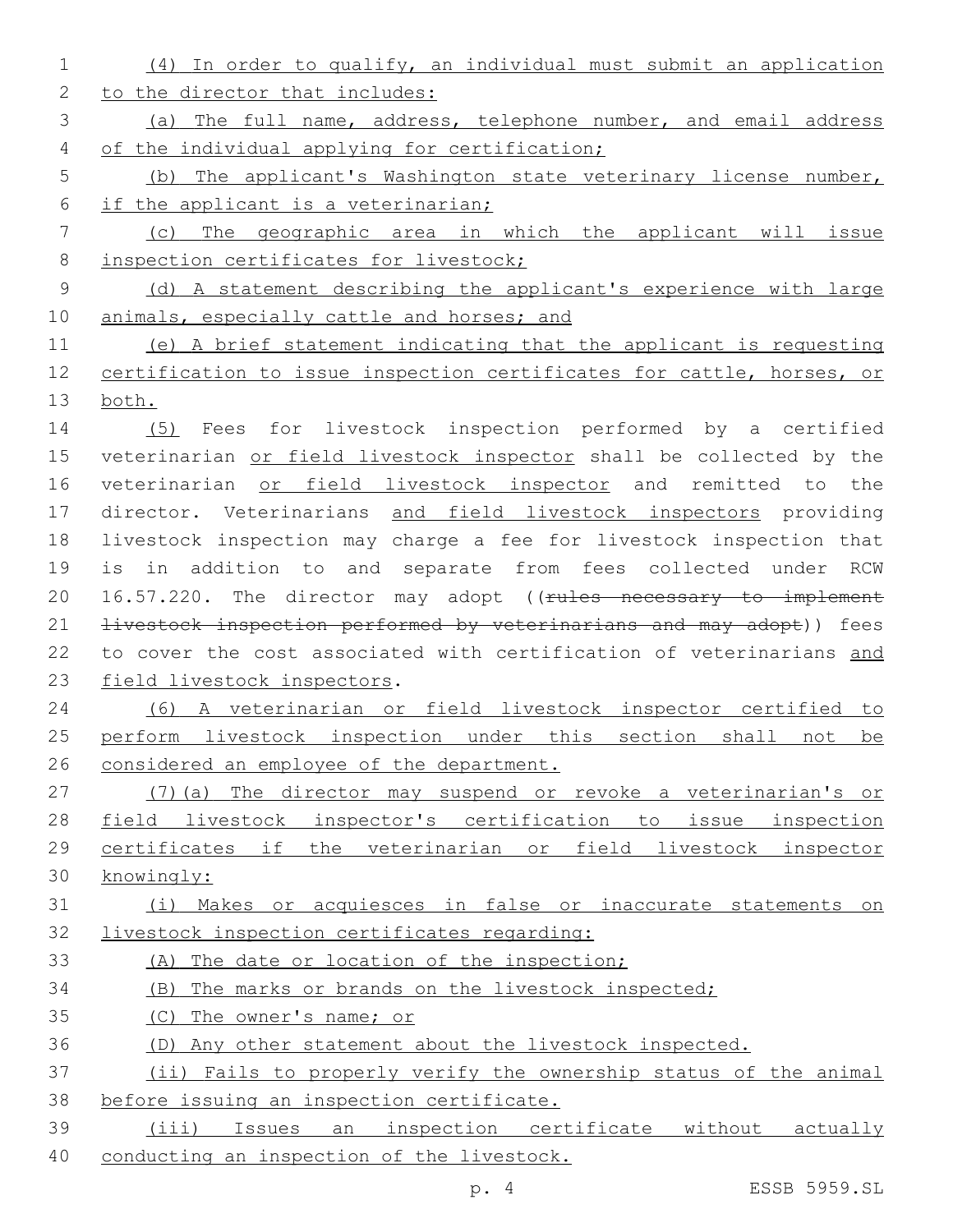|  |  |                                                           |  |  | (iv) Fails to submit inspection fees and certificates issued to |  |
|--|--|-----------------------------------------------------------|--|--|-----------------------------------------------------------------|--|
|  |  | 2 the director within thirty days from the date of issue. |  |  |                                                                 |  |

 (b) Actions under this section must be taken in accordance with chapter 34.05 RCW.

 **Sec. 4.** RCW 16.57.160 and 2015 c 197 s 2 are each amended to read as follows:6

7 (1) The director may adopt rules:

 (a) Designating any point for mandatory inspection of cattle or horses or the furnishing of proof that cattle or horses passing or being transported through the point have been inspected or identified 11 and are lawfully being transported;

 (b) Providing for issuance of individual horse and cattle identification certificates or other means of horse and cattle 14 identification;

 (c) Designating the documents that constitute other satisfactory proof of ownership for cattle and horses. A bill of sale may not be designated as documenting satisfactory proof of ownership for cattle; 18 and

 (d) Designating when inspection certificates, certificates of permit, or other transportation documents required by law or rule must designate a physical address of a destination. Cattle and horses must be delivered or transported directly to the physical address of 23 that destination.

 (2) The director may establish a process to electronically report 25 transactions involving ((unbranded dairy)) cattle under RCW 16.57.450 as an alternative to the mandatory cattle inspections required by 27 department rule adopted pursuant to this section.

 (3) A self-inspection certificate may be accepted as satisfactory proof of ownership for cattle if the director determines that the self-inspection certificate, together with other available documentation, sufficiently establishes ownership. Self-inspection certificates completed after June 10, 2010, are not satisfactory 33 proof of ownership for cattle.

 (4)(a) Upon request by a milk producer licensed under chapter 15.36 RCW, the department must issue an official individual identification tag to be placed by the producer before the first point of sale on bull calves and free-martins (infertile female calves) under thirty days of age. The fee for each tag is the cost to the department for manufacture, purchase, and distribution of the tag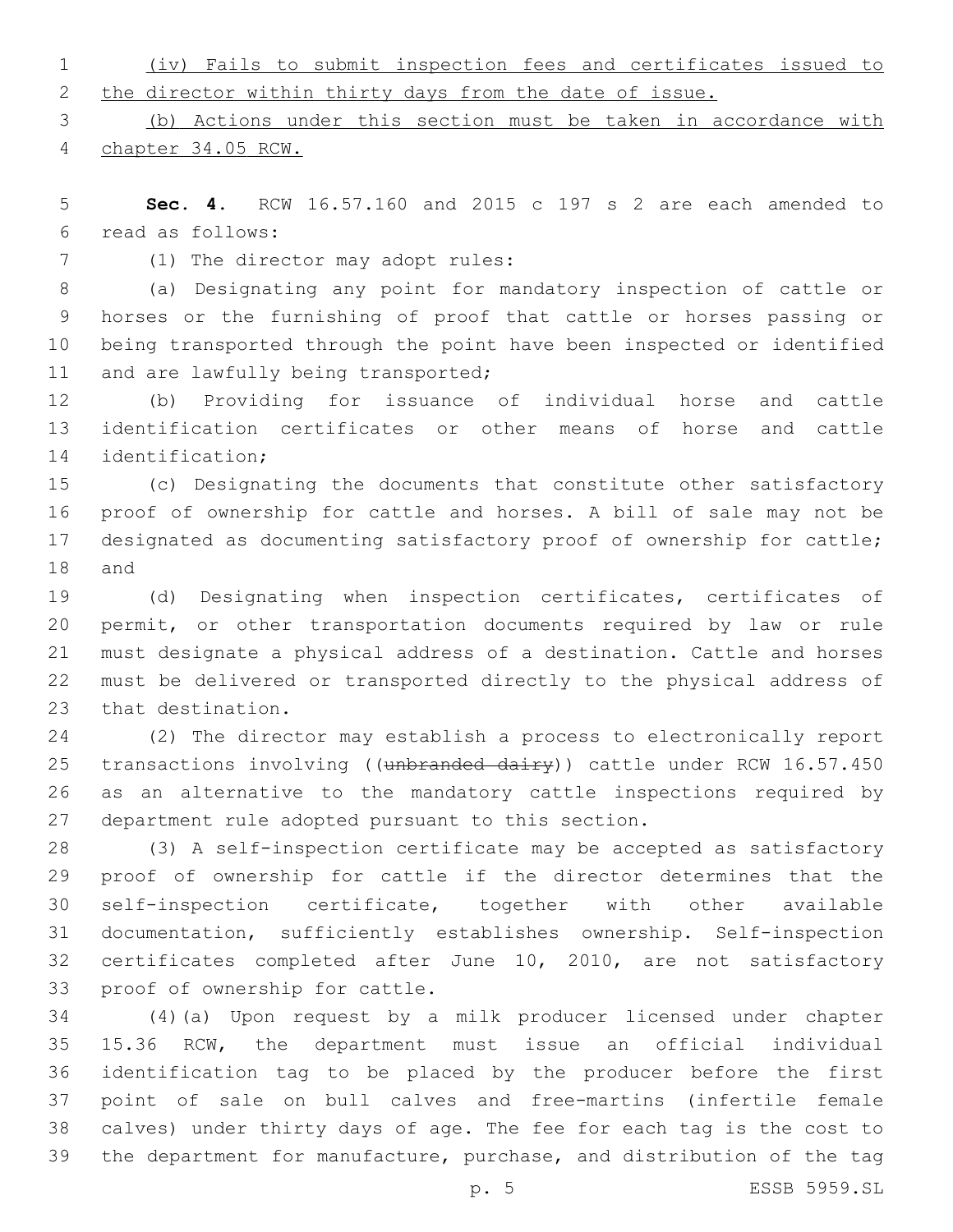1 plus the applicable beef commission assessment. As used in this 2 subsection (4), "green tag" means the official individual 3 identification issued by the department.

 (b) Transactions involving unbranded dairy breed bull calves or free-martins (infertile female calves) not being moved or transported out of Washington are exempt from inspection requirements under this 7 chapter only if:

8 (i) The animal is under thirty days old and has not been 9 previously bought or sold;

10 (ii) The seller holds a valid milk producer's license under 11 chapter 15.36 RCW;

12 (iii) The sale does not take place at or through a public 13 livestock market or special sale authorized by chapter 16.65 RCW;

14 (iv) Each animal is officially identified as provided in (a) of 15 this subsection; and

 (v) A certificate of permit and a bill of sale listing each animal's green tag accompanies the animal to the buyer's location. These documents do not constitute proof of ownership under this 19 chapter.

 (c) All fees received under (a) of this subsection, except for the beef commission assessment, must be deposited in the animal disease traceability account in the agricultural local fund created 23 in RCW 43.23.230.

24 **Sec. 5.** RCW 16.57.220 and 2010 c 66 s 7 are each amended to read 25 as follows:

26 (1) Except as provided for in RCW 16.65.090 and otherwise in this 27 section, the fee for livestock inspection is ((one dollar and sixty 28 eents)) four dollars per head for cattle and three dollars and 29 ((fifty)) eighty-five cents for horses ((or the time and mileage fee, 30 whichever is greater)), with a call out fee of twenty dollars.

31 (2) When cattle are identified with the owner's brand, electronic 32 official individual identification, or other form of identification 33 specified by the director by rule, the fee for livestock inspection 34 is one dollar and ((ten)) twenty-one cents per head ((or the time and 35 mileage fee, whichever is greater)), with a call out fee of twenty dollars.36

37 (3) No inspection fee is charged for a calf that is inspected 38 before moving out-of-state under an official temporary grazing permit 39 if the calf is part of a cow-calf unit and the calf is identified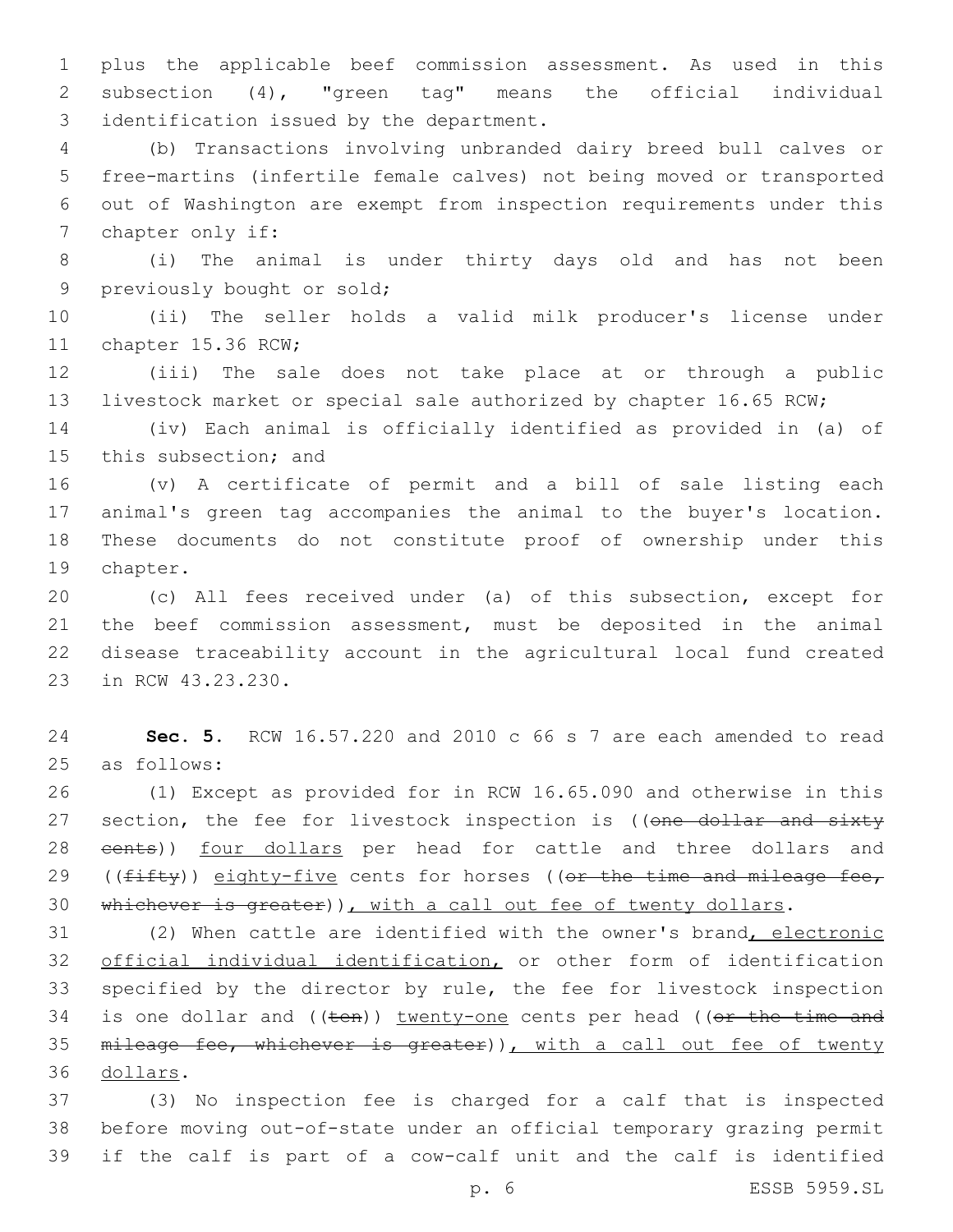1 with the owner's Washington-recorded brand or other form of 2 identification specified by the director by rule.

 (4) The fee for inspection of cattle at a processing plant with a daily capacity of no more than five hundred head of cattle where the United States department of agriculture maintains a meat inspection program is four dollars and forty cents per head, with a call out fee 7 of twenty dollars.

8 (5) When a single inspection certificate is issued for thirty or 9 more horses belonging to one person, the fee for livestock inspection 10 is two dollars and twenty cents per head ((or the time and mileage 11 fee, whichever is greater)), with a call out fee of twenty dollars.

12 (6) The fee for individual identification certificates is twenty-13 two dollars for an annual certificate and sixty-three dollars for a 14 lifetime certificate ((or the time and mileage fee, whichever is 15 greater)), with a call out fee of twenty dollars. However, the fee 16 for an annual certificate listing thirty or more animals belonging to 17 one person is five dollars and fifty cents per head ((or the time and 18 mileage fee, whichever is greater)), with a call out fee of twenty 19 dollars. A lifetime certificate shall not be issued until the fee has 20 been paid to the director.

 (7) The minimum fee for the issuance of an inspection certificate 22 by the director is five dollars and fifty cents. The minimum fee does not apply to livestock consigned to a public livestock market or special sale or inspected at a cattle processing plant.

25 (((8) For purposes of this section, "the time and mileage fee" 26 means seventeen dollars per hour and the current mileage rate set by 27 the office of financial management.))

28 **Sec. 6.** RCW 16.57.450 and 2015 c 197 s 1 are each amended to 29 read as follows:

 (1)(a) The director may establish an electronic cattle transaction reporting system as a mechanism for reporting 32 transactions involving ((unbranded dairy)) cattle to the department. The system may be used as an alternative to mandatory inspections 34 under RCW 16.57.160. ((However, it may only be used as an alternative for unbranded dairy cattle that are individually identified through an identification method authorized by the department. All other livestock transactions are subject to the provisions of RCW 16.57.160)) The system may be used to report the inspection of 39 animals that are being moved out-of-state.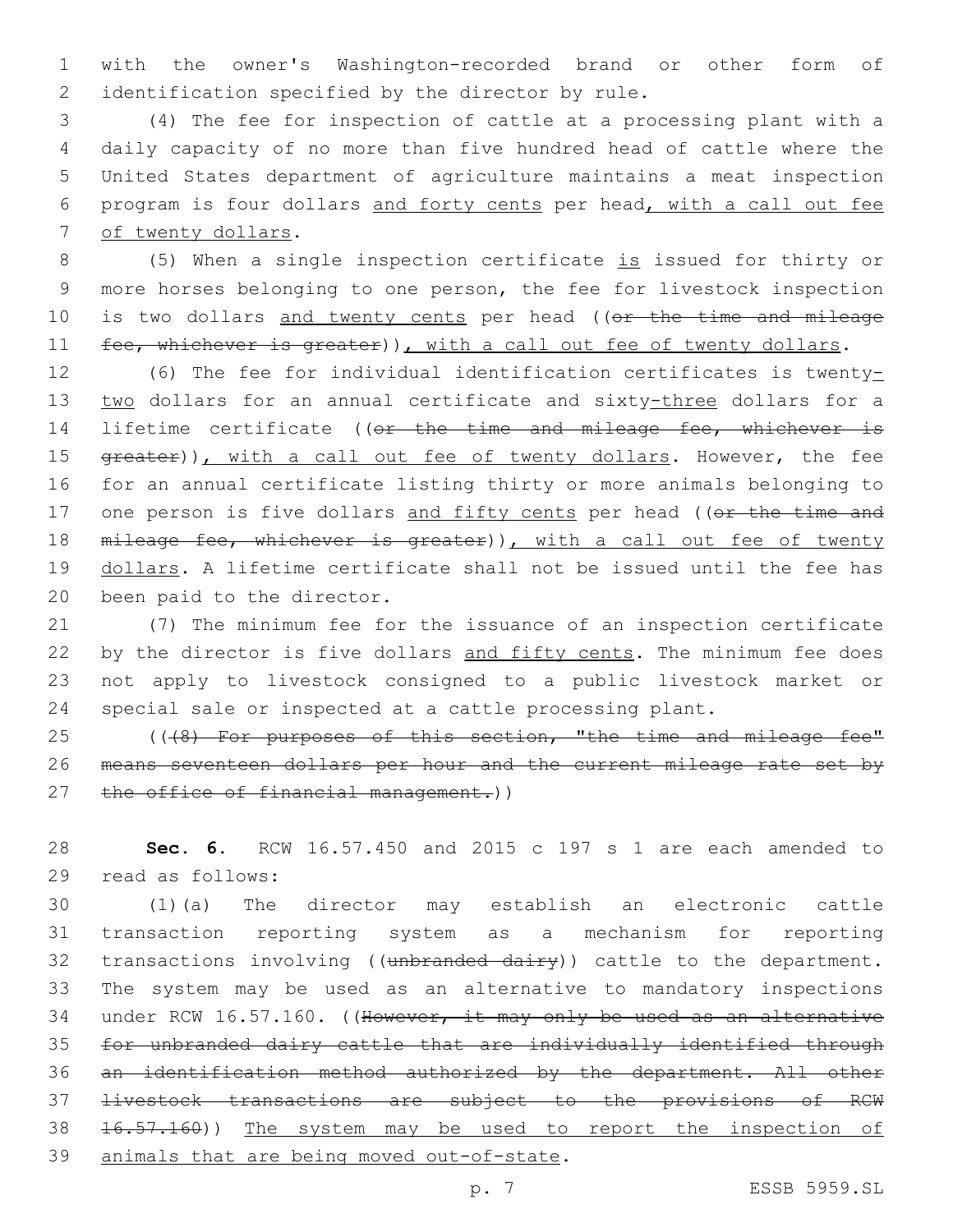1 (b) ((Pursuant to criteria established by the director by  $rule<sub>f</sub>$ )) 2 A cattle transaction described in (a) of this subsection, that would otherwise trigger a mandatory inspection under rules adopted pursuant to RCW 16.57.160, is eligible to report electronically under this 5 section.

 (c) Transactions that may be reported electronically include any sale, trade, gift, barter, or any other transaction that constitutes 8 a change of ownership of ((unbranded dairy)) cattle.

 (2) A person may not electronically report change of ownership 10 transactions involving ((unbranded dairy)) cattle under this section without first obtaining an electronic cattle transaction reporting license from the director. Applicants for an electronic cattle transaction reporting license must submit an application to the department on a form provided by the department and must include an application fee. The amount of the application fee must be established by the director by rule consistent with subsection (8) of 17 this section.

 (3) All holders of an electronic cattle transaction reporting license must transmit to the department a record of each transaction containing the unique identification of each individual animal included in the transaction as assigned through a department- authorized identification method. The transmission required under this subsection must be completed no more than twenty-four hours 24 after a qualifying transaction involving ((unbranded dairy)) cattle.

 (4) All holders of an electronic cattle transaction reporting license must keep accurate records of all transactions involving 27 ((unbranded dairy)) cattle and make those records available for inspection by the department upon reasonable request during normal business hours. All records of the licensed property must be retained 30 for at least three years.

 (5)(a) The director may enter the property of the holder of an electronic cattle transaction reporting license at any reasonable time to conduct examinations and inspections of cattle and any 34 associated records for movement verification purposes. For purposes of this section, "any reasonable time" means during regular business hours or during any working shift.

 (b) It is unlawful for any person to interfere with an examination and inspection of cattle and records performed under this 39 subsection.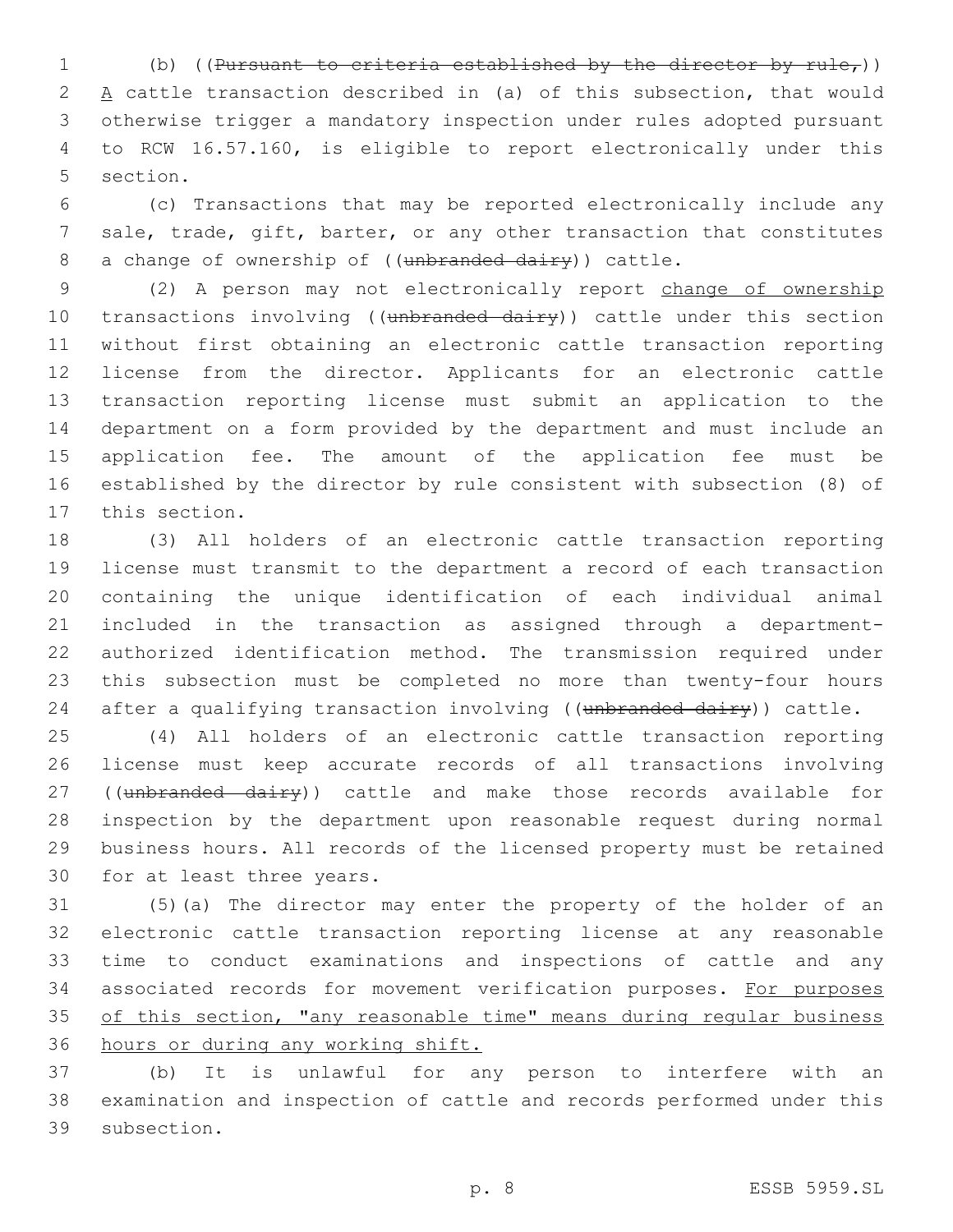(c) If the director is denied access to a property or cattle for the purposes of this subsection, or a person fails to comply with an order of the director, the director may apply to a court of competent jurisdiction for a search warrant. To show that access is denied, the director must file with the court an affidavit or declaration containing a description of all attempts to notify and locate the 7 owner or owner's agent and secure consent.

 (6)(a) The director may deny, suspend, or revoke an electronic cattle transaction reporting license issued under this section if the director finds that an electronic cattle transaction reporting license holder:11

 (i) Fails to satisfy the reporting requirements as provided in 13 this section;

(ii) Knowingly makes false or inaccurate statements;

 (iii) Has previously had an electronic cattle transaction 16 reporting license revoked;

 (iv) Denies entry to property, cattle, or records as provided in 18 subsection (5) of this section; or

 (v) Violates any other provision of this chapter or any rules 20 adopted under this chapter.

 (b) Any action taken under this subsection must be consistent with the provisions of chapter 34.05 RCW, the administrative 23 procedure act.

 (c) If an electronic cattle transaction reporting license is denied, suspended, or revoked, then the mandatory cattle inspection requirements under RCW 16.57.160 apply to any future transactions.

 (7) The department must submit an annual report to the legislature, consistent with RCW 43.01.036, that documents all examinations and inspections of cattle and records of electronic cattle transaction reporting license holders performed by the department either since the department's last report or since the adoption of the electronic cattle transaction reporting system. The annual report must also include details regarding any actions the department took following the examinations and inspections. All reports required under this section must be submitted by July 31st of 36 each year.

37 (8)(a) The director may adopt rules:

 (i) Designating the conditions of licensure under this section and the use of the electronic cattle transaction reporting system 40 authorized by this section;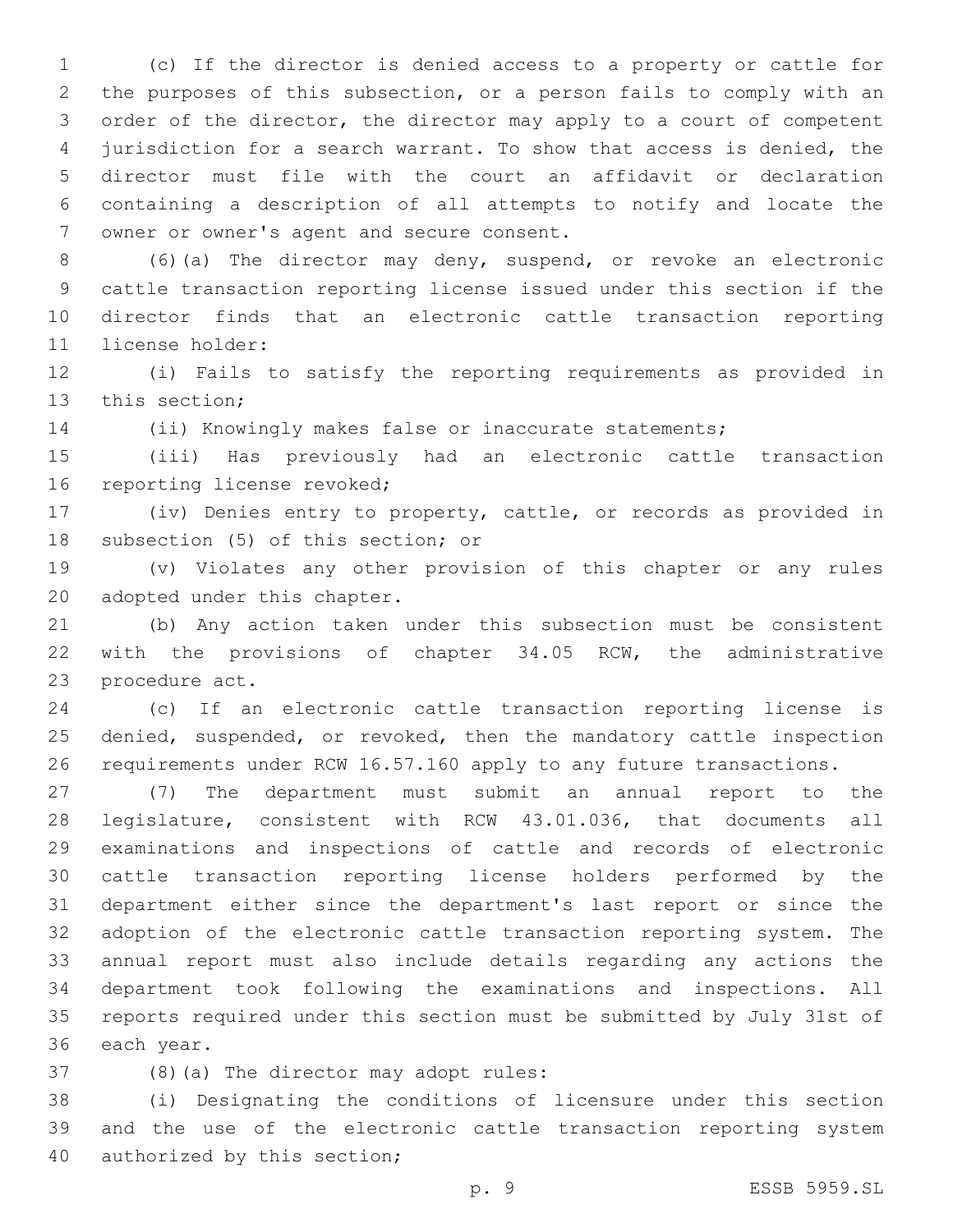(ii) Establishing an initial application fee and a license renewal fee applicable to the electronic cattle transaction reporting 3 license; and

 (iii) Establishing any fees that must be paid by the holder of an electronic cattle transaction reporting license for reporting cattle transactions through the electronic cattle transaction reporting 7 system.

 (b) All fees established under this section must, as closely as practicable, cover the cost of the development, maintenance, fee collection, and audit and administrative oversight of the electronic 11 cattle transaction reporting system.

 **Sec. 7.** RCW 16.58.050 and 2003 c 326 s 49 are each amended to 13 read as follows:

 (1) The application for an annual license to engage in the business of operating one or more certified feed lots shall be 16 accompanied by a license fee of ((eight hundred fifty)) nine hundred 17 thirty-five dollars.

 (2) Upon approval of the application by the director and compliance with the provisions of this chapter and rules adopted under this chapter, the applicant shall be issued a license or license renewal. The director shall conduct an inspection of all cattle and their corresponding ownership documents prior to issuing an original license. The inspection fee is the higher of the current inspection fee per head of cattle or time and mileage as set forth in 25 RCW 16.57.220.

 **Sec. 8.** RCW 16.58.130 and 2006 c 156 s 2 are each amended to read as follows:27

28 Each licensee shall pay to the director a fee of ((twenty-five)) 29 twenty-eight cents for each head of cattle handled through the 30 licensee's feed lot. The licensee must pay a call out fee of twenty dollars to the department for each day and for each livestock inspector, certified veterinarian, or field livestock inspector who 33 performs inspections at each certified feed lot. Payment of the fees shall be made by the licensee on a monthly basis. Failure to pay as required shall be grounds for suspension or revocation of a certified feed lot license. The director shall not renew a certified feed lot license if a licensee has failed to make prompt and timely payments.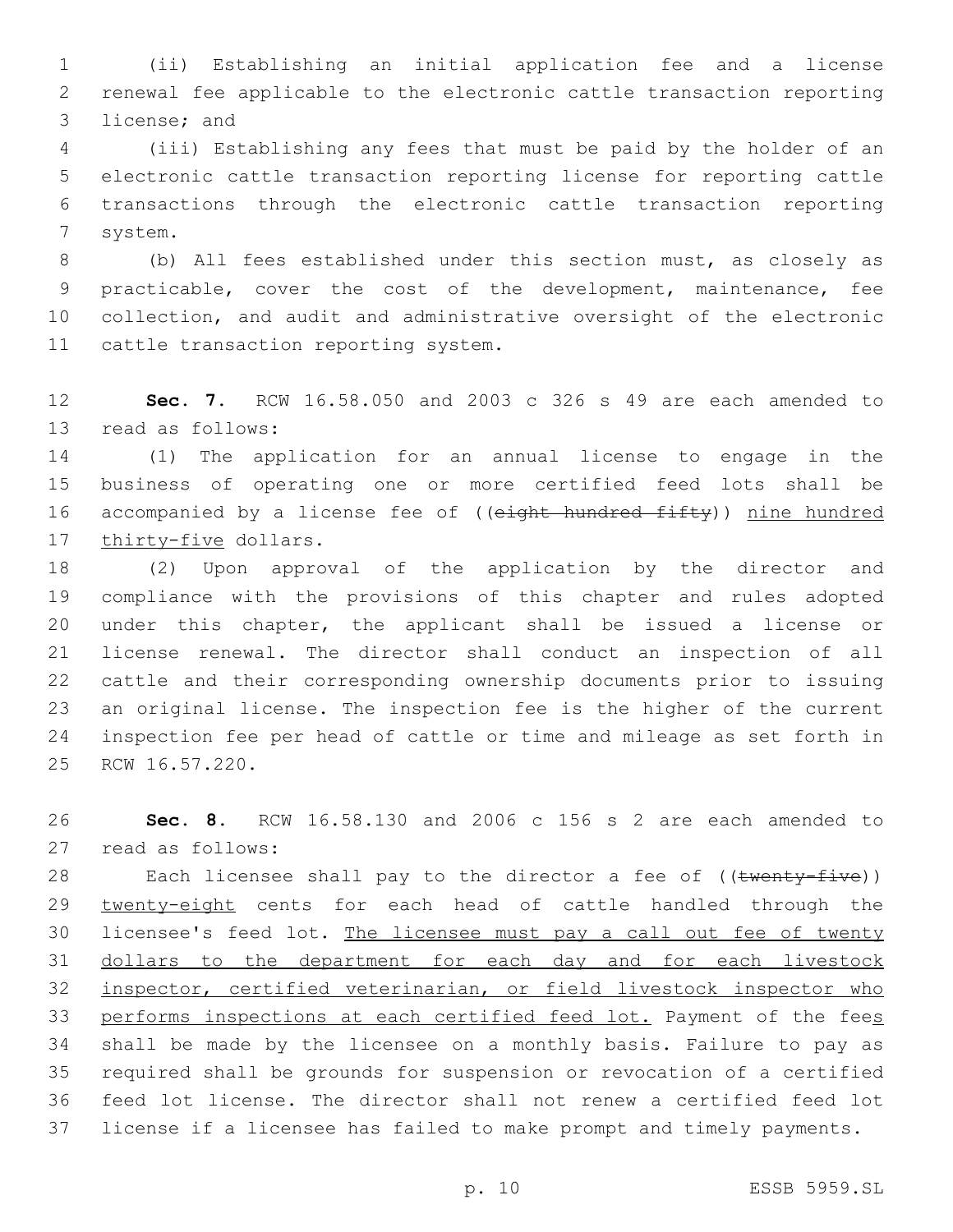**Sec. 9.** RCW 16.65.080 and 2003 c 326 s 70 are each amended to 2 read as follows:

 (1) The director may deny, suspend, or revoke a license when the director finds that a licensee (a) has misrepresented titles, charges, numbers, brands, weights, proceeds of sale, or ownership of livestock; (b) has attempted payment to a consignor or the department by a check the licensee knows not to be backed by sufficient funds to cover such check; (c) has violated any of the provisions of this chapter or rules adopted under this chapter; (d) has violated any laws of the state that require inspection of livestock for health or 11 ((ownership)) identification purposes; (e) has violated any condition 12 of the bond, as provided in this chapter.

 (2) Upon notice by the director to deny, revoke, or suspend a license, a person may request a hearing under chapter 34.05 RCW.

 (3) The director may issue subpoenas to compel the attendance of 16 witnesses,  $((and/or))$  or the production of books or documents anywhere in the state. The applicant or licensee shall have opportunity to be heard, and may have such subpoenas issued as he or she desires. Subpoenas shall be served in the same manner as in civil cases in the superior court. Witnesses shall testify under oath which may be administered by the director. Testimony shall be recorded, and may be taken by deposition under such rules as the director may 23 prescribe.

 **Sec. 10.** RCW 16.65.037 and 2003 c 326 s 66 are each amended to 25 read as follows:

 (1) Any license issued under the provisions of this chapter shall only be valid at the location and for the sales day or days for which 28 the license was issued.

 (2) The license fee shall be based on the average gross sales volume per official sales day of a market in the previous twelve months or, for a new market, the projected average gross sales per official sales day of the market during its first year's operation.

 (a) The license fee for markets with an average gross sales volume up to and including ten thousand dollars is one hundred  $($ ( $f$ ifty)) sixty-five dollars.

 (b) The license fee for markets with an average gross sales volume over ten thousand dollars and up to and including fifty 38 thousand dollars is three hundred thirty dollars.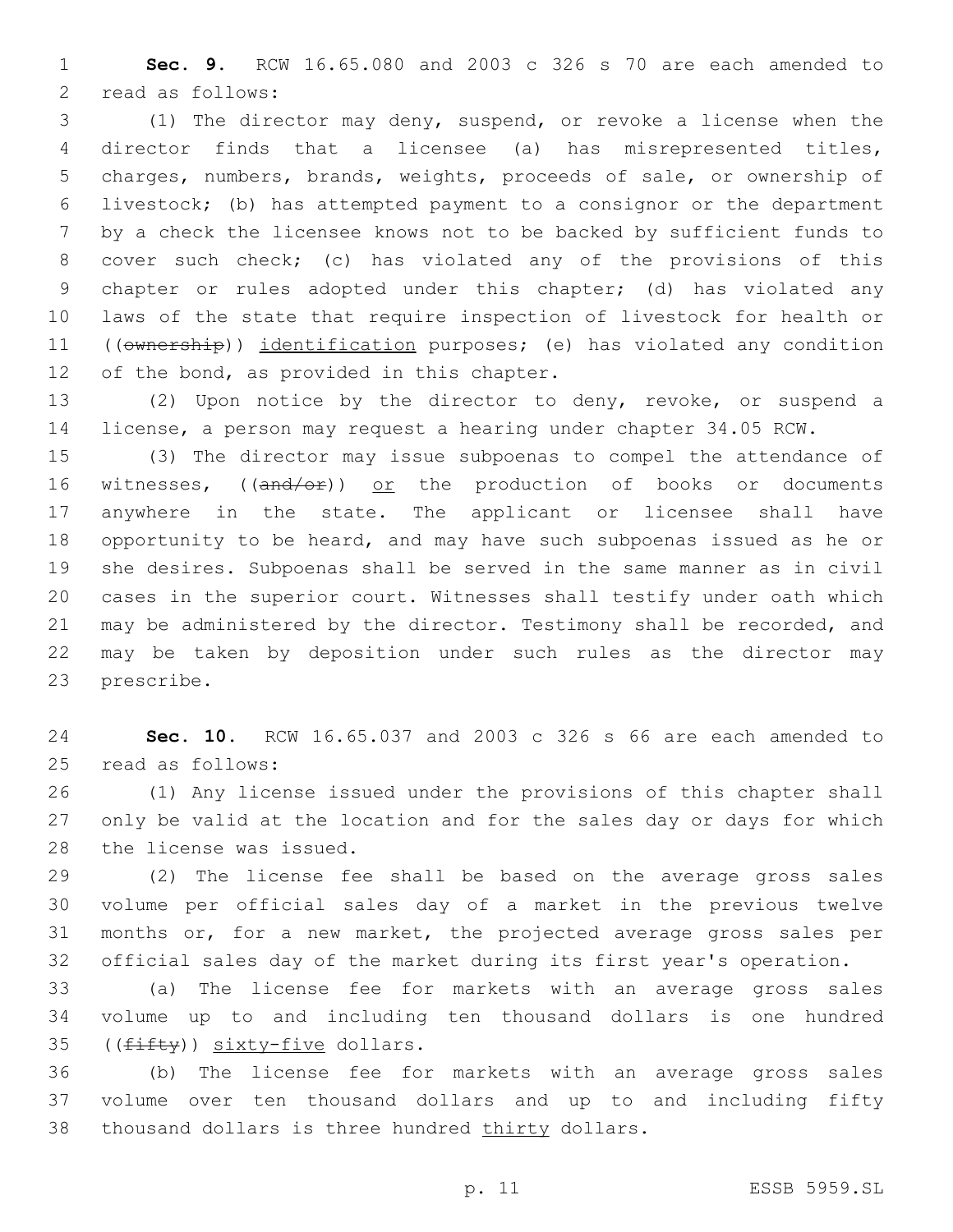1 (c) The license fee for markets with an average gross sales 2 volume over fifty thousand dollars is four hundred ((fifty)) ninety-3 five dollars.

 (3) Any applicant operating more than one public livestock market shall make a separate application for a license to operate each public livestock market, and each application shall be accompanied by 7 the appropriate license fee.

8 **Sec. 11.** RCW 16.65.090 and 2003 c 326 s 71 are each amended to 9 read as follows:

10 ((The director shall provide for livestock inspection.)) When 11 livestock inspection is required the licensee shall collect from the 12 consignor and pay to the department an inspection fee, as provided by 13 law, for each animal inspected. However, if in any one sale day the 14 total fees collected for inspection do not exceed one hundred fifty 15 dollars, then the licensee shall pay one hundred fifty dollars for 16 the inspection services. The licensee must pay a call out fee of 17 twenty dollars to the department for each day and for each livestock 18 inspector, certified veterinarian, or field livestock inspector who 19 performs inspections at a public livestock market.

20 **Sec. 12.** RCW 16.65.170 and 2003 c 326 s 74 are each amended to 21 read as follows:

22 The licensee shall keep accurate records which shall be available 23 for inspection to all parties directly interested therein, and the 24 records shall contain the following information:

25 (1) The date on which each consignment of livestock was received 26 and sold.

27 (2) The name and address of the buyer and seller of the 28 livestock.

29 (3) The number and species of livestock received and sold.

30  $(4)$  The marks  $((and))_L$  brands, and identification on the 31 livestock.

32 (5) All statements of warranty or representations of title 33 material to, or upon which, any sale is consummated.

34 (6) The gross selling price of the livestock with a detailed list 35 of all charges deducted therefrom.

36 These records shall be kept by the licensee for one year 37 subsequent to the receipt of such livestock.